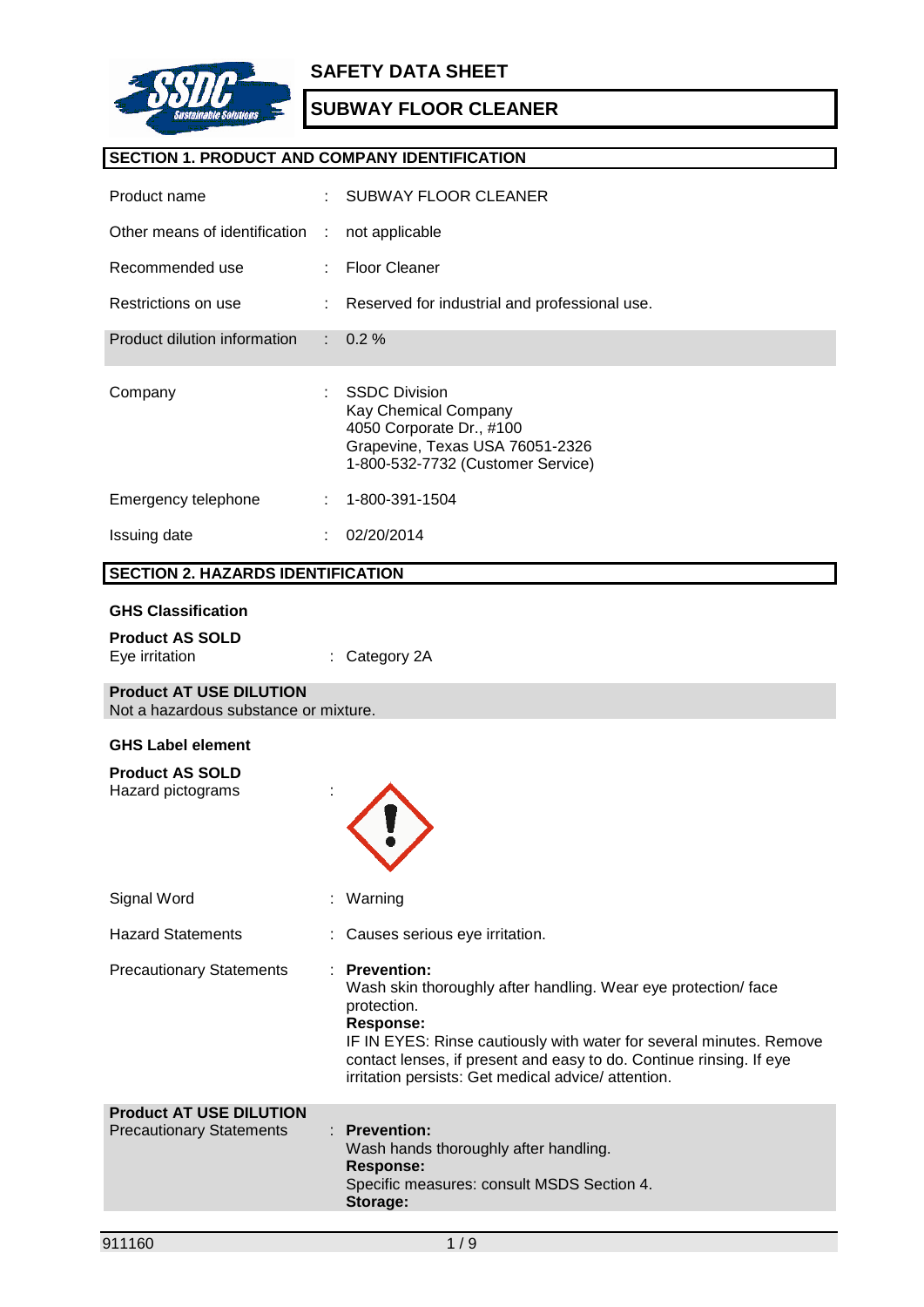Store in accordance with local regulations.

**Other hazards** : None known.

## **SECTION 3. COMPOSITION/INFORMATION ON INGREDIENTS**

### **Product AS SOLD**

Pure substance/mixture : Mixture

| <b>Chemical Name</b>                                             | CAS-No.    | Conce     |
|------------------------------------------------------------------|------------|-----------|
| alcohols, c12-16, ethoxylated                                    | 68551-12-2 | $10 - 30$ |
| acetic acid, (ethylenedinitrilo)tetra-, tetrasodium salt 64-02-8 |            | $1 - 5$   |

**Concentration (%)**<br>10 - 30

### **Product AT USE DILUTION**

No hazardous ingredients

### **SECTION 4. FIRST AID MEASURES**

| <b>Product AS SOLD</b><br>In case of eye contact | : Rinse immediately with plenty of water, also under the eyelids, for at<br>least 15 minutes. Remove contact lenses, if present and easy to do.<br>Continue rinsing. Get medical attention. |
|--------------------------------------------------|---------------------------------------------------------------------------------------------------------------------------------------------------------------------------------------------|
| In case of skin contact                          | : Rinse with plenty of water.                                                                                                                                                               |
| If swallowed                                     | : Rinse mouth. Get medical attention if symptoms occur.                                                                                                                                     |
| If inhaled                                       | : Get medical attention if symptoms occur.                                                                                                                                                  |
| Protection of first-aiders                       | : If potential for exposure exists refer to Section 8 for specific personal<br>protective equipment.                                                                                        |
| Notes to physician                               | : Treat symptomatically.                                                                                                                                                                    |
| <b>Product AT USE DILUTION</b>                   |                                                                                                                                                                                             |
| In case of eye contact                           | : Rinse with plenty of water.                                                                                                                                                               |
| In case of skin contact                          | : Rinse with plenty of water.                                                                                                                                                               |
| If swallowed                                     | : Rinse mouth. Get medical attention if symptoms occur.                                                                                                                                     |
| If inhaled                                       | : Get medical attention if symptoms occur.                                                                                                                                                  |

### **See toxicological information (Section 11)**

## **SECTION 5. FIRE-FIGHTING MEASURES**

| <b>Product AS SOLD</b><br>Suitable extinguishing media | : Use extinguishing measures that are appropriate to local<br>circumstances and the surrounding environment. |
|--------------------------------------------------------|--------------------------------------------------------------------------------------------------------------|
| Unsuitable extinguishing<br>media                      | : None known.                                                                                                |
| Specific hazards during fire<br>fighting               | : Not flammable or combustible.                                                                              |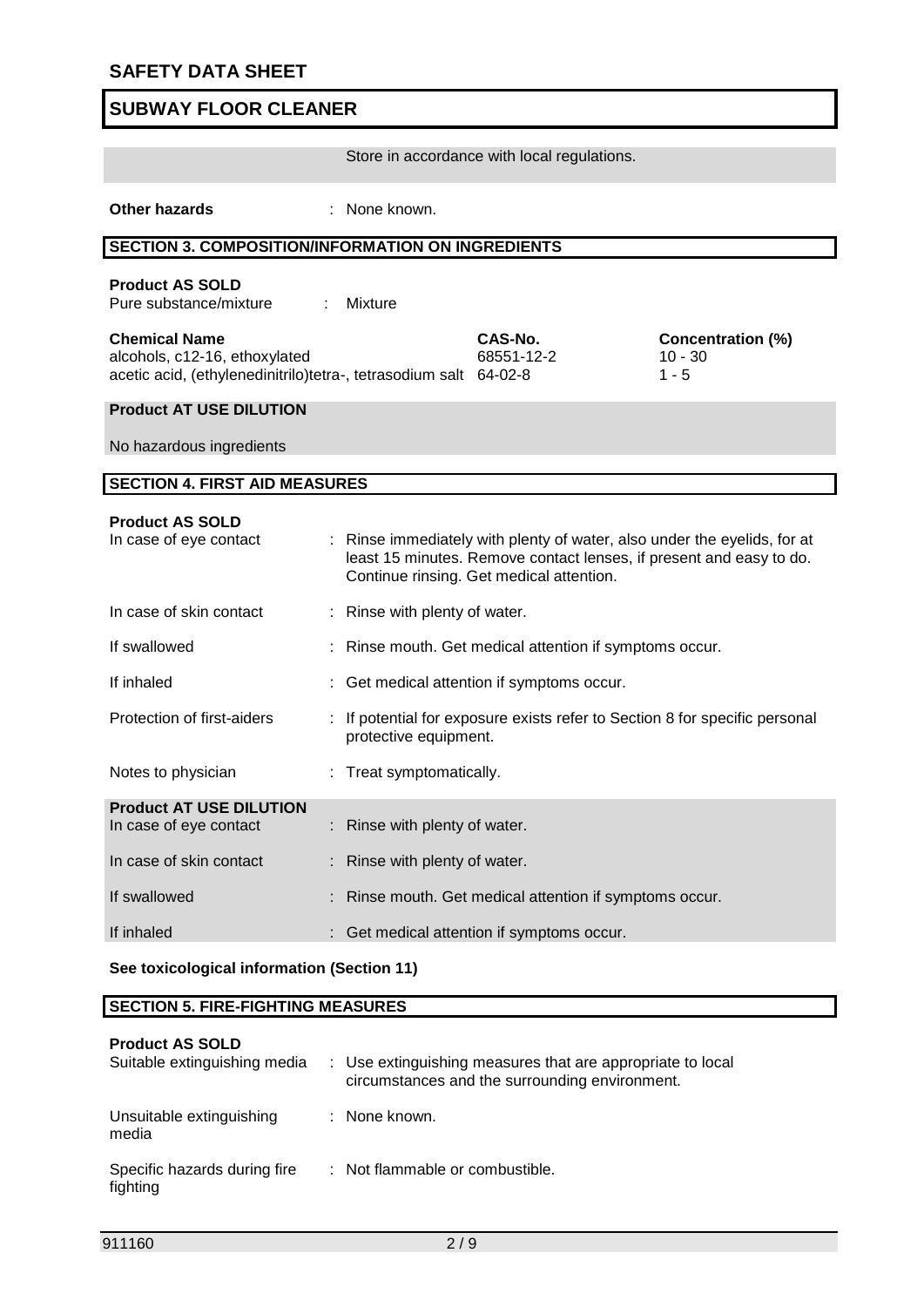| Hazardous combustion<br>products  | : Carbon oxides                                                                                                                                                                                                                                                                             |
|-----------------------------------|---------------------------------------------------------------------------------------------------------------------------------------------------------------------------------------------------------------------------------------------------------------------------------------------|
| for fire-fighters                 | Special protective equipment : Use personal protective equipment.                                                                                                                                                                                                                           |
| Specific extinguishing<br>methods | : Collect contaminated fire extinguishing water separately. This must<br>not be discharged into drains. Fire residues and contaminated fire<br>extinguishing water must be disposed of in accordance with local<br>regulations. In the event of fire and/or explosion do not breathe fumes. |

# **SECTION 6. ACCIDENTAL RELEASE MEASURES**

### **Product AS SOLD**

| Personal precautions,<br>protective equipment and<br>emergency procedures                                   | : Ensure adequate ventilation. Keep people away from and upwind of<br>spill/leak. Avoid inhalation, ingestion and contact with skin and eyes.<br>When workers are facing concentrations above the exposure limit they<br>must use appropriate certified respirators. Ensure clean-up is<br>conducted by trained personnel only. Refer to protective measures<br>listed in sections 7 and 8.                                 |
|-------------------------------------------------------------------------------------------------------------|-----------------------------------------------------------------------------------------------------------------------------------------------------------------------------------------------------------------------------------------------------------------------------------------------------------------------------------------------------------------------------------------------------------------------------|
| <b>Environmental precautions</b>                                                                            | : Do not allow contact with soil, surface or ground water.                                                                                                                                                                                                                                                                                                                                                                  |
| Methods and materials for<br>containment and cleaning up                                                    | Stop leak if safe to do so. Contain spillage, and then collect with non-<br>combustible absorbent material, (e.g. sand, earth, diatomaceous<br>earth, vermiculite) and place in container for disposal according to<br>local / national regulations (see section 13). Flush away traces with<br>water. For large spills, dike spilled material or otherwise contain<br>material to ensure runoff does not reach a waterway. |
| <b>Product AT USE DILUTION</b><br>Personal precautions,<br>protective equipment and<br>emergency procedures | : Refer to protective measures listed in sections 7 and 8.                                                                                                                                                                                                                                                                                                                                                                  |
| Environmental precautions                                                                                   | : No special environmental precautions required.                                                                                                                                                                                                                                                                                                                                                                            |
| Methods and materials for<br>containment and cleaning up                                                    | Stop leak if safe to do so. Contain spillage, and then collect with non-<br>combustible absorbent material, (e.g. sand, earth, diatomaceous<br>earth, vermiculite) and place in container for disposal according to<br>local / national regulations (see section 13). Flush away traces with<br>water. For large spills, dike spilled material or otherwise contain<br>material to ensure runoff does not reach a waterway. |

## **SECTION 7. HANDLING AND STORAGE**

| <b>Product AS SOLD</b><br>Advice on safe handling         | : Avoid contact with skin and eyes. Do not breathe dust/ fume/ gas/<br>mist/vapors/spray. Do not get in eyes, on skin, or on clothing. Wash<br>hands thoroughly after handling. Use only with adequate ventilation. |
|-----------------------------------------------------------|---------------------------------------------------------------------------------------------------------------------------------------------------------------------------------------------------------------------|
| Conditions for safe storage                               | : Keep out of reach of children. Keep container tightly closed. Store in<br>suitable labeled containers.                                                                                                            |
| Storage temperature                                       | : 0 °C to 50 °C                                                                                                                                                                                                     |
| <b>Product AT USE DILUTION</b><br>Advice on safe handling | : For personal protection see section 8. Wash hands after handling.                                                                                                                                                 |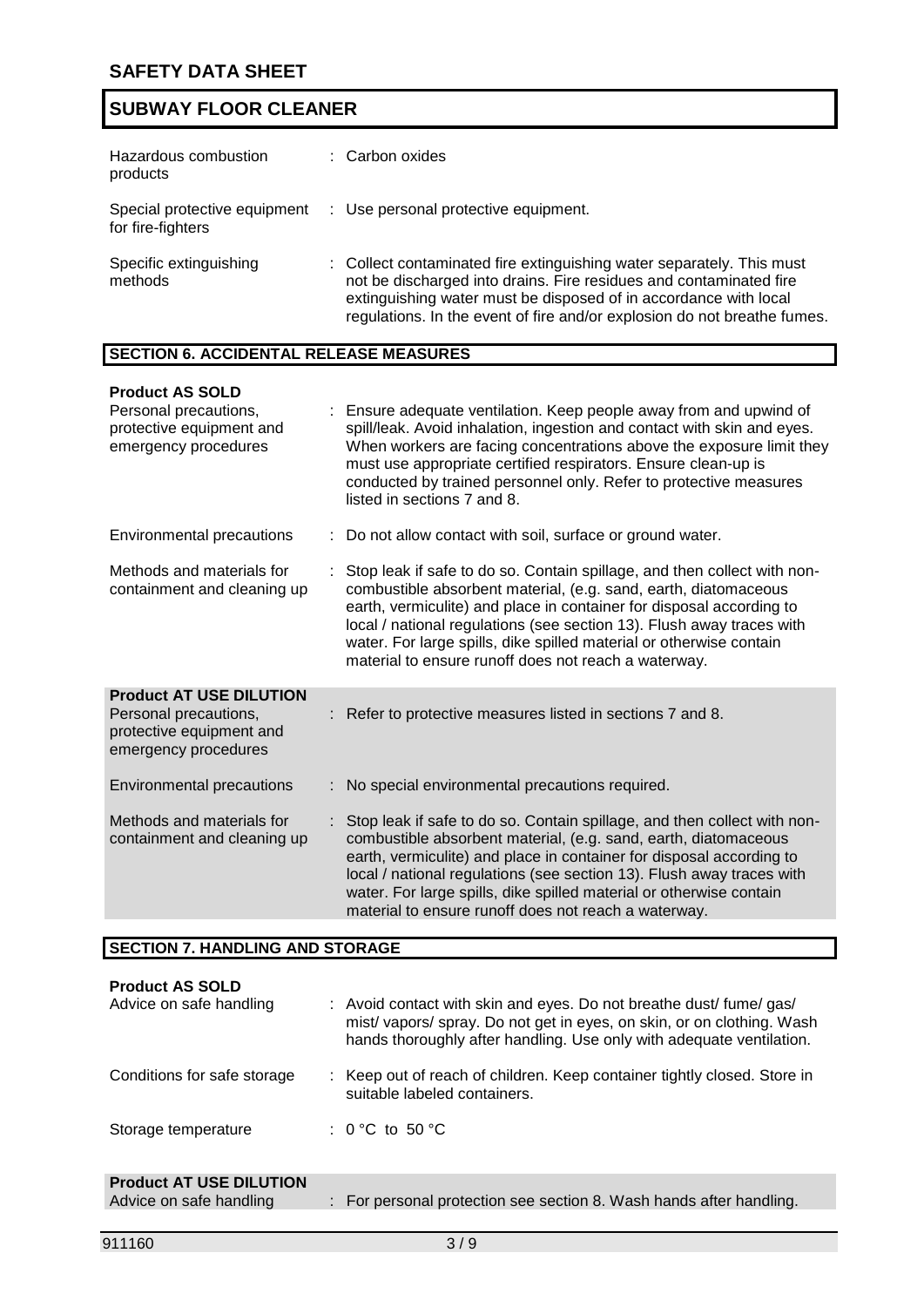$\overline{\phantom{a}}$ 

# **SUBWAY FLOOR CLEANER**

| Conditions for safe storage                                             | : Keep out of reach of children. Keep container tightly closed. Store in<br>suitable labeled containers.                                                                                             |  |
|-------------------------------------------------------------------------|------------------------------------------------------------------------------------------------------------------------------------------------------------------------------------------------------|--|
|                                                                         | SECTION 8. EXPOSURE CONTROLS/PERSONAL PROTECTION                                                                                                                                                     |  |
| <b>Product AS SOLD</b><br>Ingredients with workplace control parameters |                                                                                                                                                                                                      |  |
| Contains no substances with occupational exposure limit values.         |                                                                                                                                                                                                      |  |
| <b>Engineering measures</b>                                             | : Effective exhaust ventilation system. Maintain air concentrations<br>below occupational exposure standards.                                                                                        |  |
| Personal protective equipment                                           |                                                                                                                                                                                                      |  |
| Eye protection                                                          | Safety glasses with side-shields                                                                                                                                                                     |  |
| Hand protection                                                         | No special protective equipment required.                                                                                                                                                            |  |
| Skin protection                                                         | No special protective equipment required.                                                                                                                                                            |  |
| Respiratory protection                                                  | No personal respiratory protective equipment normally required.                                                                                                                                      |  |
| Hygiene measures                                                        | : Handle in accordance with good industrial hygiene and safety<br>practice. Remove and wash contaminated clothing before re-use.<br>Wash face, hands and any exposed skin thoroughly after handling. |  |
| <b>Product AT USE DILUTION</b><br><b>Engineering measures</b>           | : Good general ventilation should be sufficient to control worker<br>exposure to airborne contaminants.                                                                                              |  |
| <b>Personal protective equipment</b>                                    |                                                                                                                                                                                                      |  |
| Eye protection                                                          | No special protective equipment required.                                                                                                                                                            |  |
| Hand protection                                                         | No special protective equipment required.                                                                                                                                                            |  |
| Skin protection                                                         | No special protective equipment required.                                                                                                                                                            |  |
| Respiratory protection<br><b>CEOTION A BUVOIO 41</b>                    | No personal respiratory protective equipment normally required.<br>CULTIMO AL BROBERTIES                                                                                                             |  |

### **SECTION 9. PHYSICAL AND CHEMICAL PROPERTIES**

|                                            | <b>Product AS SOLD</b>                         | <b>Product AT USE DILUTION</b> |  |
|--------------------------------------------|------------------------------------------------|--------------------------------|--|
| Appearance                                 | $:$ liquid                                     | liquid                         |  |
| Color                                      | : clear, green                                 | colorless                      |  |
| Odor                                       | $:$ Floral                                     | Perfumes, fragrances           |  |
| pH                                         | $: 7.5 - 9.5, 100 \%$                          | 9.5                            |  |
| Flash point                                | : not applicable, Does not sustain combustion. |                                |  |
| Odor Threshold                             | : no data available                            |                                |  |
| Melting point/freezing point               | $:$ no data available                          |                                |  |
| Initial boiling point and<br>boiling range | : no data available                            |                                |  |
| Evaporation rate                           | : no data available                            |                                |  |
|                                            |                                                |                                |  |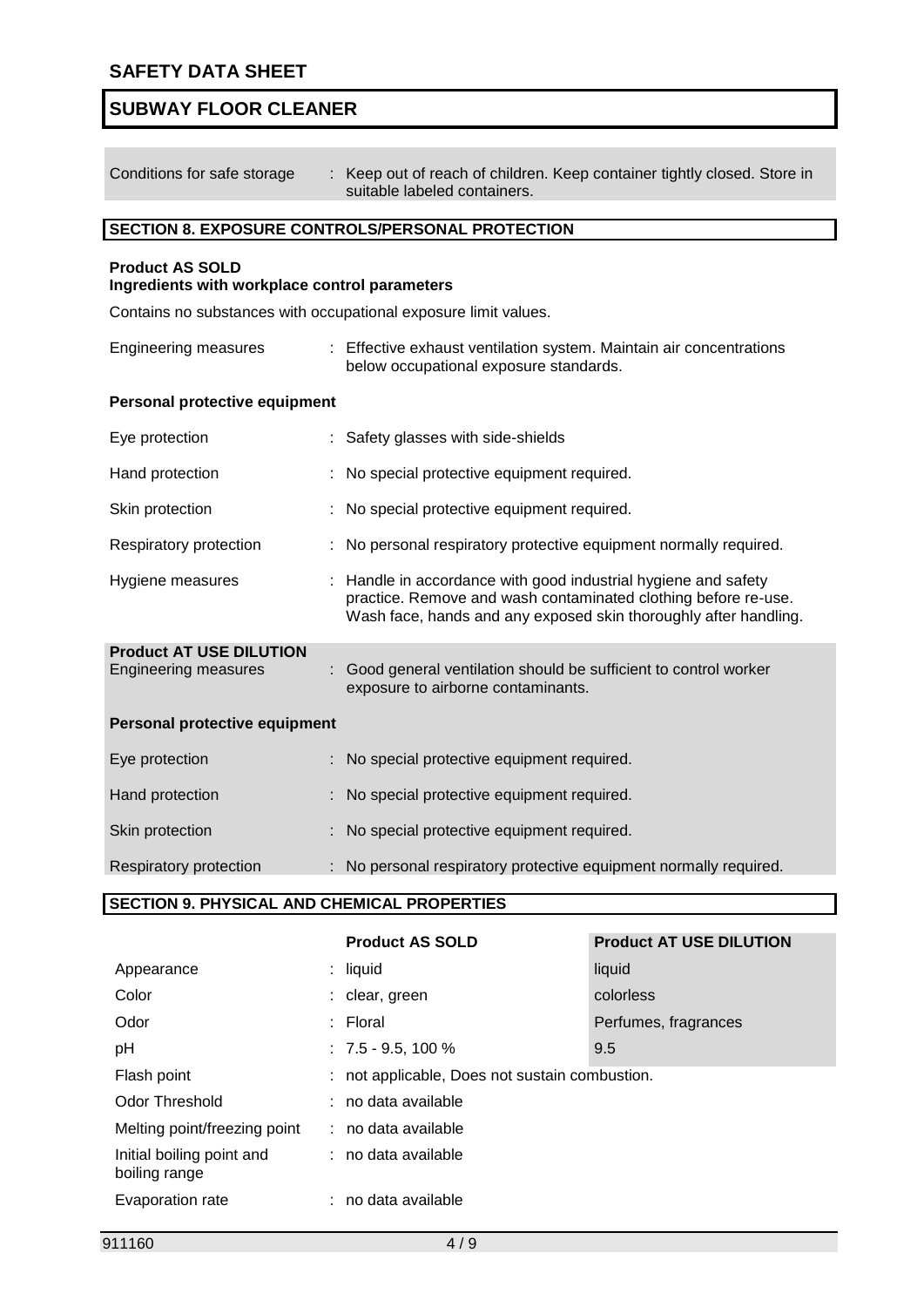| Flammability (solid, gas)                  | : no data available                                        |
|--------------------------------------------|------------------------------------------------------------|
| Upper explosion limit                      | : no data available                                        |
| Lower explosion limit                      | no data available                                          |
| Vapor pressure                             | no data available                                          |
| Relative vapor density                     | no data available                                          |
| Relative density                           | $: 1.01 - 1.04$                                            |
| Water solubility                           | soluble                                                    |
| Solubility in other solvents               | no data available                                          |
| Partition coefficient: n-<br>octanol/water | : no data available                                        |
| Autoignition temperature                   | : no data available                                        |
| Thermal decomposition                      | : no data available                                        |
| Viscosity, kinematic                       | no data available                                          |
| <b>Explosive properties</b>                | no data available                                          |
| Oxidizing properties                       | : The substance or mixture is not classified as oxidizing. |
| Molecular weight                           | no data available                                          |
| <b>VOC</b>                                 | no data available                                          |

## **SECTION 10. STABILITY AND REACTIVITY**

| <b>Product AS SOLD</b><br>Chemical stability | : Stable under normal conditions.                             |
|----------------------------------------------|---------------------------------------------------------------|
| Possibility of hazardous<br>reactions        | : No dangerous reaction known under conditions of normal use. |
| Conditions to avoid                          | : None known.                                                 |
| Incompatible materials                       | : None known.                                                 |
| Hazardous decomposition<br>products          | : Carbon oxides                                               |

## **SECTION 11. TOXICOLOGICAL INFORMATION**

|          | Information on likely routes of : Inhalation, Eye contact, Skin contact |
|----------|-------------------------------------------------------------------------|
| exposure |                                                                         |

## **Potential Health Effects**

| <b>Product AS SOLD</b><br>Eyes | : Causes serious eye irritation.                              |
|--------------------------------|---------------------------------------------------------------|
| <b>Skin</b>                    | : Health injuries are not known or expected under normal use. |
| Ingestion                      | : Health injuries are not known or expected under normal use. |
| Inhalation                     | : Health injuries are not known or expected under normal use. |
| <b>Chronic Exposure</b>        | : Health injuries are not known or expected under normal use. |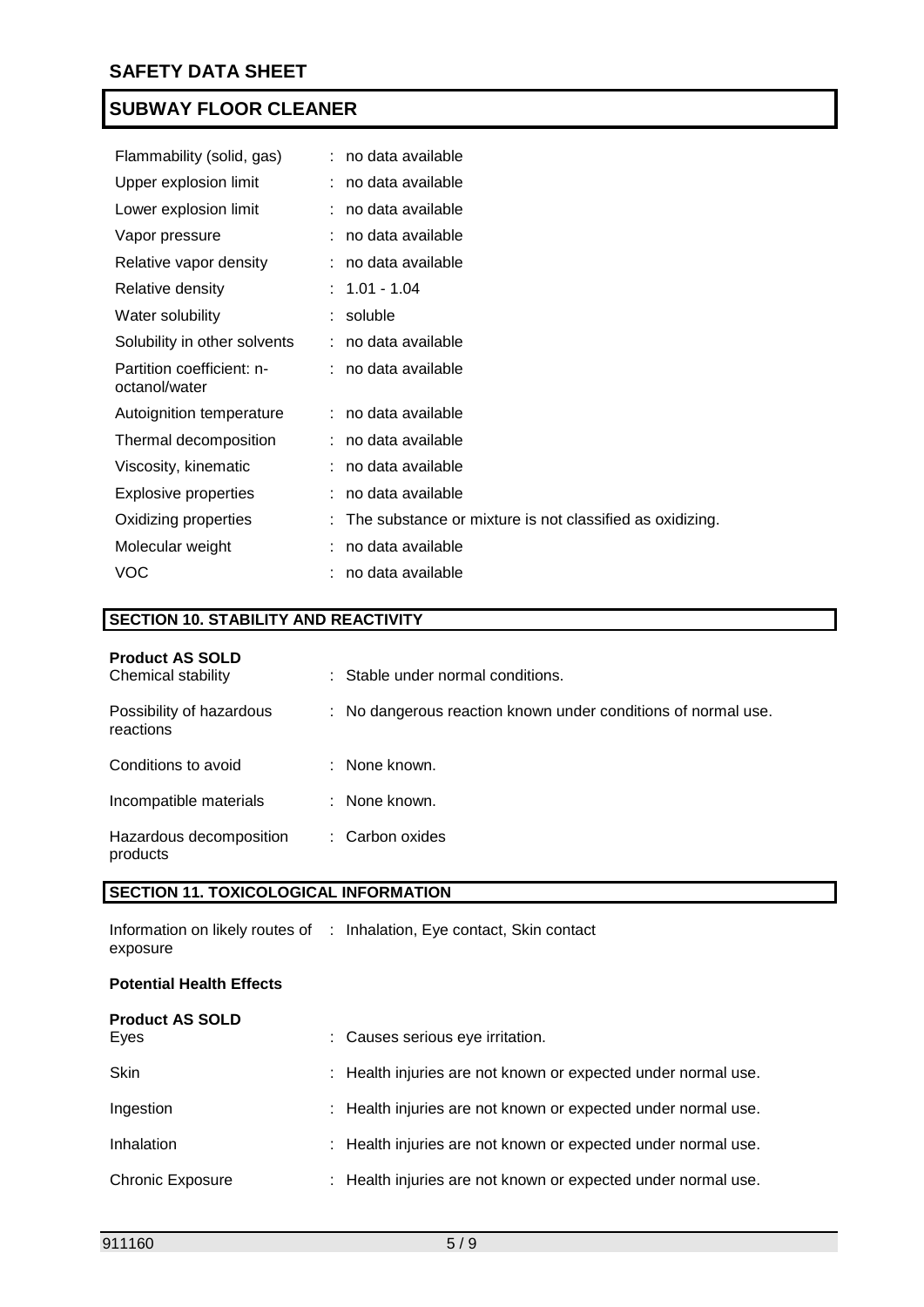| <b>Product AT USE DILUTION</b> |                                                               |
|--------------------------------|---------------------------------------------------------------|
| Eyes                           | : Health injuries are not known or expected under normal use. |
| <b>Skin</b>                    | : Health injuries are not known or expected under normal use. |
| Ingestion                      | : Health injuries are not known or expected under normal use. |
| Inhalation                     | : Health injuries are not known or expected under normal use. |
| <b>Chronic Exposure</b>        | : Health injuries are not known or expected under normal use. |

## **Experience with human exposure**

| <b>Product AS SOLD</b><br>Eye contact         | : Redness, Pain, Corrosion, Irritation |
|-----------------------------------------------|----------------------------------------|
| Skin contact                                  | : No symptoms known or expected.       |
| Ingestion                                     | : No symptoms known or expected.       |
| Inhalation                                    | : No symptoms known or expected.       |
| <b>Product AT USE DILUTION</b><br>Eye contact | : No symptoms known or expected.       |
| Skin contact                                  | : No symptoms known or expected.       |
| Ingestion                                     | : No symptoms known or expected.       |
| Inhalation                                    | : No symptoms known or expected.       |

## **Toxicity**

## **Product AS SOLD**

| Acute oral toxicity                  | : Acute toxicity estimate : $>$ 5,000 mg/kg |
|--------------------------------------|---------------------------------------------|
| Acute inhalation toxicity            | no data available                           |
| Acute dermal toxicity                | : no data available                         |
| Skin corrosion/irritation            | : no data available                         |
| Serious eye damage/eye<br>irritation | : no data available                         |
| Respiratory or skin<br>sensitization | : no data available                         |
| Carcinogenicity                      | : no data available                         |
| Reproductive effects                 | : no data available                         |
| Germ cell mutagenicity               | : no data available                         |
| Teratogenicity                       | no data available                           |
| STOT-single exposure                 | : no data available                         |
| STOT-repeated exposure               | : no data available                         |
| Aspiration toxicity                  | : no data available                         |
| Ingredients                          |                                             |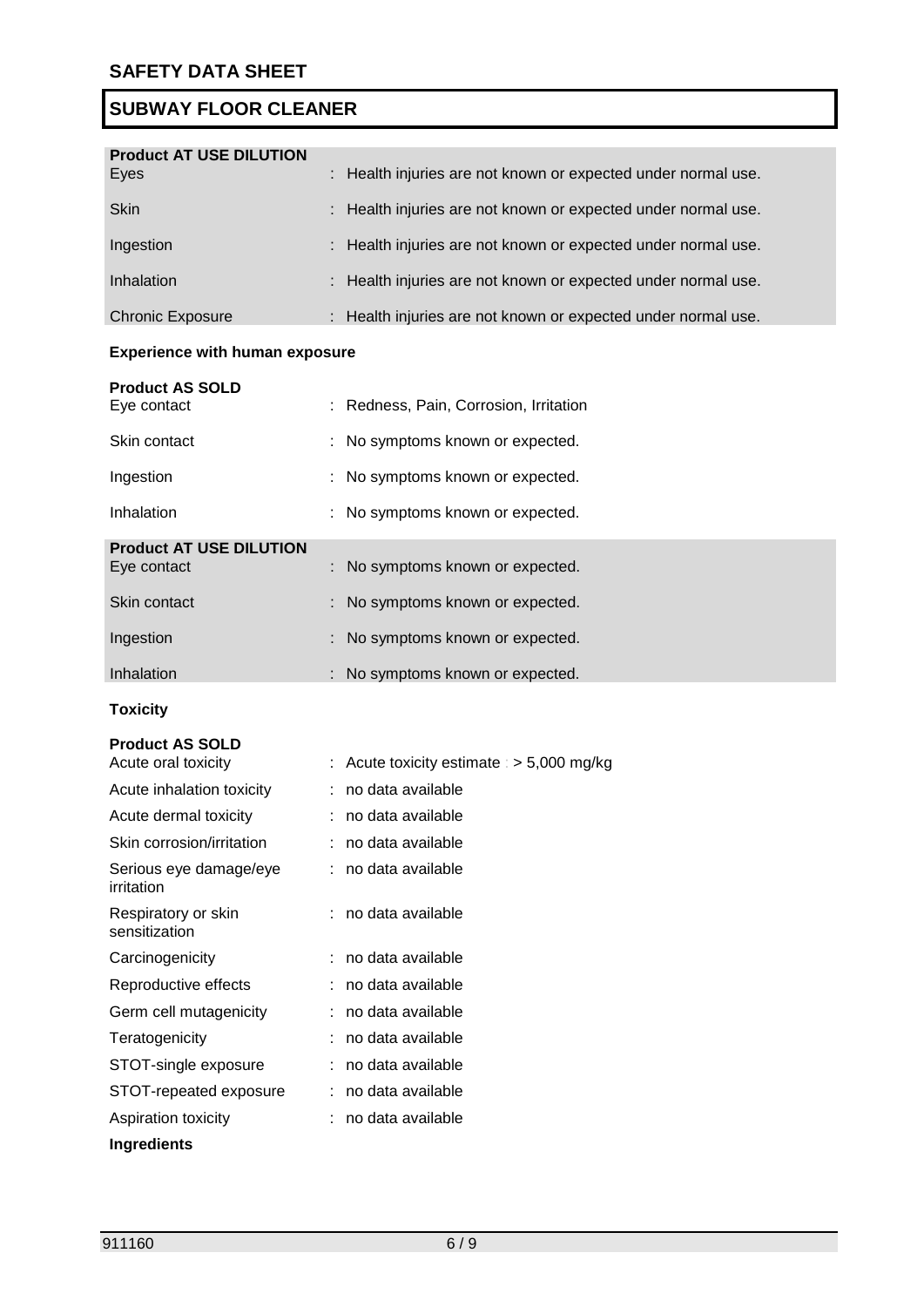| Acute inhalation toxicity | : acetic acid, (ethylenedinitrilo)tetra-, tetrasodium salt<br>4 h LC50 rat: 1.5 mg/l |
|---------------------------|--------------------------------------------------------------------------------------|
| Ingredients               |                                                                                      |
| Acute dermal toxicity     | $:$ alcohols, $c12-16$ , ethoxylated<br>LD50 rabbit: $> 2,000$ mg/kg                 |

## **SECTION 12. ECOLOGICAL INFORMATION**

| <b>Product AS SOLD</b><br><b>Ecotoxicity</b>                               |                                                                                      |
|----------------------------------------------------------------------------|--------------------------------------------------------------------------------------|
| <b>Environmental Effects</b>                                               | : Harmful to aquatic life.                                                           |
| <b>Product</b>                                                             |                                                                                      |
| Toxicity to fish                                                           | : no data available                                                                  |
| Toxicity to daphnia and other : no data available<br>aquatic invertebrates |                                                                                      |
| Toxicity to algae                                                          | : no data available                                                                  |
| <b>Ingredients</b>                                                         |                                                                                      |
| Toxicity to fish                                                           | : alcohols, c12-16, ethoxylated<br>96 h LC50 Fish: 1.5 mg/l                          |
|                                                                            | acetic acid, (ethylenedinitrilo)tetra-, tetrasodium salt<br>96 h LC50 Fish: 121 mg/l |

## **Persistence and degradability**

no data available

### **Bioaccumulative potential**

no data available

## **Mobility in soil**

no data available

#### **Other adverse effects**

no data available

## **SECTION 13. DISPOSAL CONSIDERATIONS**

| <b>Product AS SOLD</b><br>Disposal methods         | : The product should not be allowed to enter drains, water courses or<br>the soil. Where possible recycling is preferred to disposal or<br>incineration. If recycling is not practicable, dispose of in compliance<br>with local regulations. Dispose of wastes in an approved waste<br>disposal facility. |
|----------------------------------------------------|------------------------------------------------------------------------------------------------------------------------------------------------------------------------------------------------------------------------------------------------------------------------------------------------------------|
| Disposal considerations                            | : Dispose of as unused product. Empty containers should be taken to<br>an approved waste handling site for recycling or disposal. Do not re-<br>use empty containers.                                                                                                                                      |
| <b>Product AT USE DILUTION</b><br>Disposal methods | : Where possible recycling is preferred to disposal or incineration. If                                                                                                                                                                                                                                    |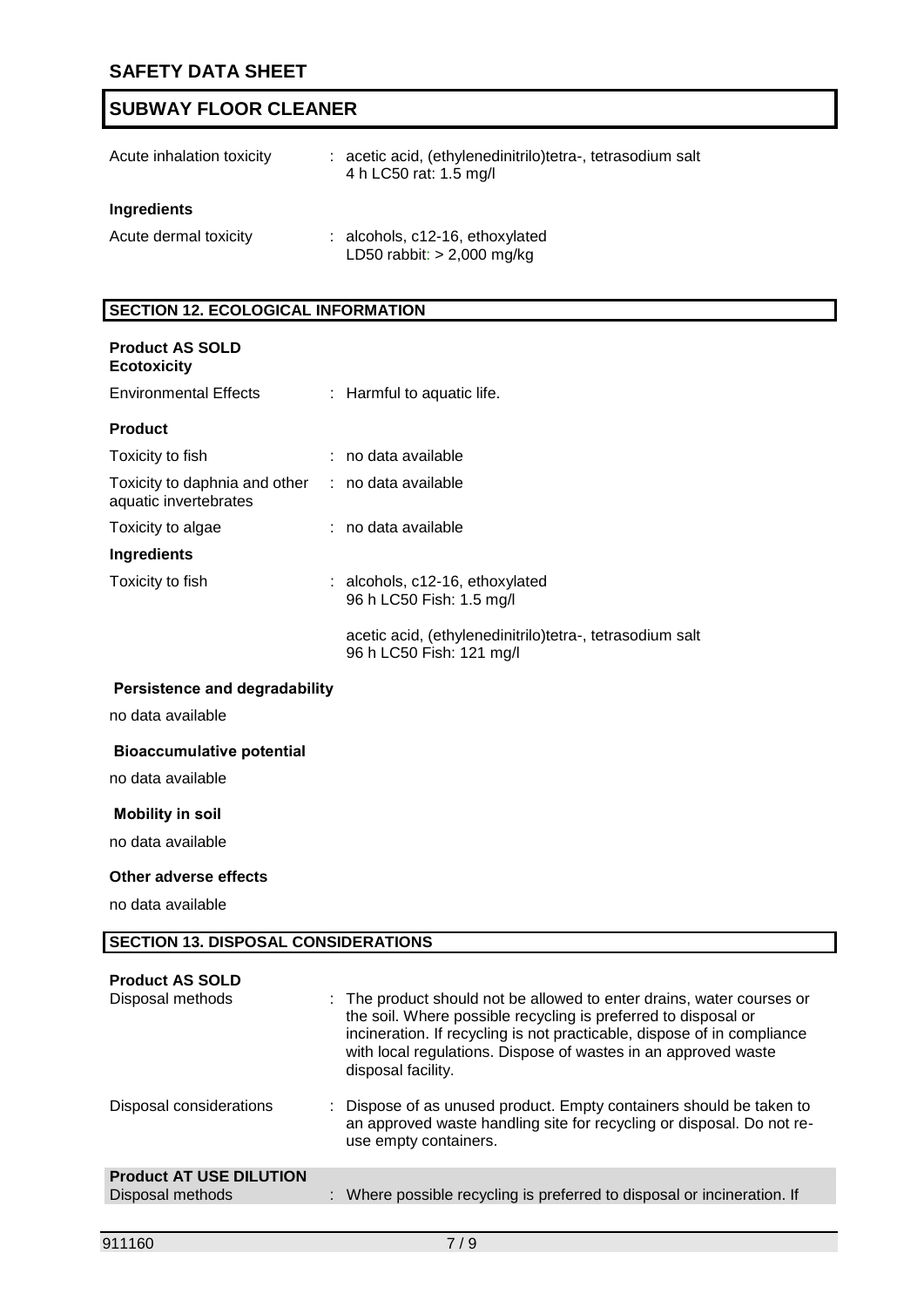|                         | recycling is not practicable, dispose of in compliance with local<br>regulations. Dispose of wastes in an approved waste disposal facility.                           |
|-------------------------|-----------------------------------------------------------------------------------------------------------------------------------------------------------------------|
| Disposal considerations | : Dispose of as unused product. Empty containers should be taken to<br>an approved waste handling site for recycling or disposal. Do not re-<br>use empty containers. |

### **SECTION 14. TRANSPORT INFORMATION**

### **Product AS SOLD**

The shipper/consignor/sender is responsible to ensure that the packaging, labeling, and markings are in compliance with the selected mode of transport.

#### **Land transport (DOT)**

Not dangerous goods

### **Sea transport (IMDG/IMO)**

Not dangerous goods

#### **Product AT USE DILUTION**

Not intended for transport.

#### **SECTION 15. REGULATORY INFORMATION**

#### **Product AS SOLD**

#### **EPCRA - Emergency Planning and Community Right-to-Know**

#### **CERCLA Reportable Quantity**

| Ingredients      | CAS-No.   |      | Component RQ (lbs)   Calculated product RQ |
|------------------|-----------|------|--------------------------------------------|
|                  |           |      | (lbs)                                      |
| sodium hydroxide | 1310-73-2 | 1000 |                                            |

\*: Calculated RQ exceeds reasonably attainable upper limit.

#### **SARA 304 Extremely Hazardous Substances Reportable Quantity**

This material does not contain any components with a section 304 EHS RQ.

| SARA 311/312 Hazards | : Acute Health Hazard                                                                                                                                                                               |
|----------------------|-----------------------------------------------------------------------------------------------------------------------------------------------------------------------------------------------------|
| <b>SARA 302</b>      | : SARA 302: No chemicals in this material are subject to the reporting<br>requirements of SARA Title III, Section 302.                                                                              |
| <b>SARA 313</b>      | : SARA 313: This material does not contain any chemical components<br>with known CAS numbers that exceed the threshold (De Minimis)<br>reporting levels established by SARA Title III, Section 313. |

#### **California Prop 65**

This product does not contain any chemicals known to the State of California to cause cancer, birth, or any other reproductive defects.

### **The ingredients of this product are reported in the following inventories:**

## **United States TSCA Inventory** :

On TSCA Inventory